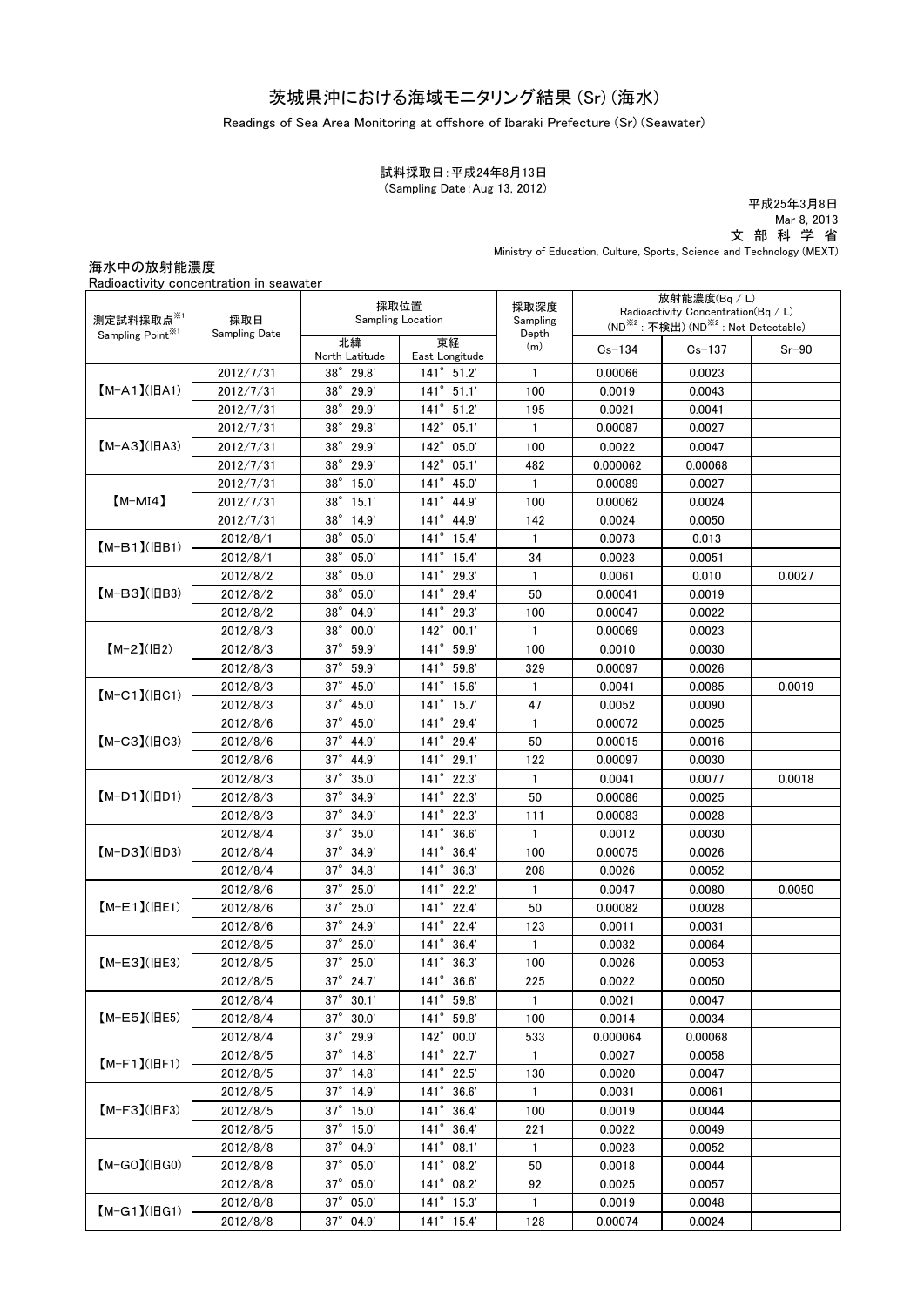| 測定試料採取点 $^{\divideontimes 1}$<br>採取日<br>Sampling Date<br>Sampling Point <sup>※1</sup> | 採取位置<br><b>Sampling Location</b> |                       | 採取深度<br>Sampling<br>Depth | 放射能濃度(Bq / L)<br>Radioactivity Concentration(Bq / L)<br>(ND <sup>※2</sup> : 不検出) (ND <sup>※2</sup> : Not Detectable) |            |         |        |
|---------------------------------------------------------------------------------------|----------------------------------|-----------------------|---------------------------|----------------------------------------------------------------------------------------------------------------------|------------|---------|--------|
|                                                                                       | 北緯<br>North Latitude             | 東経<br>East Longitude  | (m)                       | $Cs - 134$                                                                                                           | $Cs - 137$ | $Sr-90$ |        |
|                                                                                       | 2012/8/5                         | $37^{\circ}$ 04.9'    | $141^{\circ}$ 29.5'       | 1                                                                                                                    | 0.0027     | 0.0059  |        |
| $[M-G3](HG3)$                                                                         | 2012/8/5                         | $37^{\circ}$ 04.9'    | $141^{\circ}$ 29.3'       | 100                                                                                                                  | 0.0015     | 0.0038  |        |
|                                                                                       | 2012/8/5                         | $37^\circ$<br>04.8'   | 141° 29.6'                | 202                                                                                                                  | 0.0039     | 0.0075  |        |
| $[M-G4](HG4)$                                                                         | 2012/8/9                         | $36^\circ$<br>59.9'   | $141^\circ$<br>45.0       | $\mathbf{1}$                                                                                                         | 0.0035     | 0.0065  |        |
|                                                                                       | 2012/8/9                         | $36^\circ$<br>59.9    | 141° 44.9'                | 100                                                                                                                  | 0.0016     | 0.0041  |        |
|                                                                                       | 2012/8/9                         | $37^\circ$<br>00.2'   | $141^\circ$<br>45.1'      | 640                                                                                                                  | 0.000043   | 0.00058 |        |
| $(M-H1)(HH1)$                                                                         | 2012/8/10                        | $36^\circ$<br>55.0'   | $141^\circ$<br>08.3       | $\mathbf{1}$                                                                                                         | 0.0021     | 0.0048  |        |
|                                                                                       | 2012/8/10                        | $36^\circ$<br>54.9'   | 141° 08.3'                | 120                                                                                                                  | 0.0017     | 0.0043  |        |
|                                                                                       | 2012/8/10                        | $36^{\circ}$<br>55.0' | $141^\circ$<br>22.3'      | $\mathbf{1}$                                                                                                         | 0.0042     | 0.0074  |        |
| $(M-H3)(HH3)$                                                                         | 2012/8/10                        | $36^\circ$<br>55.0'   | $141^\circ$<br>22.4'      | 100                                                                                                                  | 0.0020     | 0.0046  |        |
|                                                                                       | 2012/8/10                        | $36^\circ$<br>55.0'   | $141^\circ$<br>22.3'      | 215                                                                                                                  | 0.0035     | 0.0069  |        |
| $[M-IO]( HIO)$                                                                        | 2012/8/11                        | $36^\circ$<br>45.0'   | $140^\circ$<br>52.9'      | $\mathbf{1}$                                                                                                         | 0.0067     | 0.013   |        |
|                                                                                       | 2012/8/11                        | $36^\circ$<br>44.9'   | $140^\circ$<br>52.9'      | 63                                                                                                                   | 0.0048     | 0.0091  |        |
| $[M-I1]( H1)$                                                                         | 2012/8/11                        | $36^\circ$<br>45.0'   | $140^\circ$<br>56.9'      | $\mathbf{1}$                                                                                                         | 0.0022     | 0.0054  |        |
|                                                                                       | 2012/8/11                        | $36^\circ$<br>44.9'   | $140^\circ$<br>56.9       | 50                                                                                                                   | 0.00097    | 0.0030  |        |
|                                                                                       | 2012/8/11                        | $36^\circ$<br>44.9'   | $140^\circ$<br>56.9'      | 89                                                                                                                   | 0.0024     | 0.0050  |        |
|                                                                                       | 2012/8/10                        | $36^{\circ}$<br>45.1' | $141^\circ$<br>10.8'      | $\mathbf{1}$                                                                                                         | 0.0051     | 0.0095  |        |
| $[M-I3](H13)$                                                                         | 2012/8/10                        | $36^\circ$<br>44.9    | $141^\circ$<br>10.9'      | 100                                                                                                                  | 0.0016     | 0.0039  |        |
|                                                                                       | 2012/8/10                        | $36^{\circ}$<br>44.8  | $141^\circ$<br>11.0'      | 175                                                                                                                  | 0.0027     | 0.0054  |        |
| $(M-J1)(HJI)$                                                                         | 2012/8/13                        | $36^\circ$<br>24.9'   | $140^\circ$<br>42.9       | $\mathbf{1}$                                                                                                         | 0.0080     | 0.014   | 0.0042 |
|                                                                                       | 2012/8/13                        | $36^{\circ}$<br>24.8' | $140^\circ$<br>43.0       | 36                                                                                                                   | 0.0078     | 0.014   |        |
| $[M-J3](HJ3)$                                                                         | 2012/8/12                        | $36^\circ$<br>25.0'   | $141^\circ$<br>04.0'      | $\mathbf{1}$                                                                                                         | 0.0060     | 0.010   |        |
|                                                                                       | 2012/8/12                        | $36^\circ$<br>24.9'   | $141^\circ$<br>04.0'      | 100                                                                                                                  | 0.0017     | 0.0041  |        |
|                                                                                       | 2012/8/12                        | $36^\circ$<br>25.1'   | $141^\circ$<br>04.0'      | 540                                                                                                                  | 0.000093   | 0.00086 |        |
| $(M-IB2)$                                                                             | 2012/8/11                        | $36^{\circ}$<br>24.9' | $140^\circ$<br>51.1'      | $\mathbf{1}$                                                                                                         | 0.0051     | 0.011   |        |
|                                                                                       | 2012/8/11                        | $36^{\circ}$<br>24.9' | $140^\circ$<br>51.0'      | 105                                                                                                                  | 0.0020     | 0.0046  |        |
| $[M-K1]$ ( $ BK1$ )                                                                   | 2012/8/13                        | $36^{\circ}$<br>04.0' | $140^\circ$<br>43.0       | $\mathbf{1}$                                                                                                         | 0.0078     | 0.015   | 0.0048 |
|                                                                                       | 2012/8/13                        | $36^\circ$<br>04.0'   | $140^\circ$<br>43.1'      | 22                                                                                                                   | 0.0061     | 0.012   |        |
| $(M-IB4)$                                                                             | 2012/8/13                        | $36^{\circ}$<br>05.0' | $140^\circ$<br>52.1'      | 1                                                                                                                    | 0.0081     | 0.014   |        |
|                                                                                       | 2012/8/13                        | $36^{\circ}$<br>05.0' | $140^\circ$<br>52.0'      | 110                                                                                                                  | 0.0023     | 0.0050  |        |
| $[M-L1]$ ( $ HL1$ )                                                                   | 2012/8/15                        | $35^\circ$<br>45.0'   | 140° 56.9'                | $\mathbf{1}$                                                                                                         | 0.0020     | 0.0047  |        |
|                                                                                       | 2012/8/15                        | $35^\circ$<br>45.0'   | $140^\circ$<br>56.9'      | 33                                                                                                                   | 0.0017     | 0.0043  |        |
| $[M-L3](HL3)$                                                                         | 2012/8/15                        | $35^\circ$<br>44.9'   | $141^\circ$<br>11.0'      | $\mathbf{1}$                                                                                                         | 0.00081    | 0.0027  |        |
|                                                                                       | 2012/8/15                        | $35^\circ$<br>44.8    | $141^\circ$<br>11.0'      | 100                                                                                                                  | 0.00055    | 0.0025  |        |
|                                                                                       | 2012/8/15                        | $35^\circ$<br>44.9    | $141^{\circ}$ 11.0'       | 152                                                                                                                  | 0.00096    | 0.0031  |        |
| $[M-24](H24)$                                                                         | 2012/8/15                        | $35^\circ$<br>29.9'   | $141^\circ$<br>00.0'      | 1                                                                                                                    | ND         | 0.0016  |        |
|                                                                                       | 2012/8/15                        | $35^{\circ}$ 30.0'    | $141^{\circ}$ 00.1'       | 100                                                                                                                  | 0.00038    | 0.0020  |        |

※1 【 】内の番号は、図の測点番号に対応。

※1 The character enclosed in parentheses indicates Sampling Point in figure.

※2 NDの記載は、海水の放射能濃度の検出値が検出下限値を下回る場合。

【M-24】(旧24):Cs-134 0.000098 Bq/L

※2 ND indicates the case that the detected radioactivity concentration in seawater was lower than the detection limits.

【M-24】(old 24): Cs-134 0.000098 Bq/L

\* 文部科学省の委託事業により、(公財)海洋生物環境研究所が採取した試料を(株)環境総合テクノスが分析。

\* The samples of seawater collected by Marine Ecology Research Institute (MERI) were analyzed by The General Environmental Technos Co. Ltd.,

on the request of Ministry of Education, Culture, Sports, Science and Technology(MEXT).

\* 「水浴場の放射性物質に関する指針について(改訂版)」(環境省)において、自治体等が水浴場開設の判断を行う際に考慮する、水浴場の放射性物質に係る水質の目安は、以下のとおり。 -放射性セシウム(放射性セシウム134及び放射性セシウム137の合計)が10Bq/L以下

\* "Guidelines for Radioactive Substances in Bathing Areas" released by Ministry of Environment gives an indication of the water quality for municipalities to open bathing areas as follows : - The concentration of radioactive Cs (Cs-134 and Cs-137) is lower than or equal to 10 Bq/L.

\* 太字下線データが今回追加分。それ以外は、平成24年9月24日、10月5日、11月1日及び12月7日に公表済み。

\* Boldface and underlined readings are new. Others were published on Sep 24, Oct 5, Nov 1 and Dec 7, 2012.

(参考)

平成20-22年度「海洋環境放射能総合評価事業」の宮城海域、福島第一海域(福島第一発電所から約25km付近)及び茨城海域の表層海水の環境放射能調査の結果:

(宮城海域) Sr-90: 0.00092~0.0014Bq/L、(福島第一海域) Sr-90: 0.00091~0.0013Bq/L、(茨城海域) Sr-90: 0.00093~0.0014Bq/L (Reference)

The results of the environmental radioactivity measurement in the outer layer of the seawater in the sea area around Miyagi, Fukushima Dai-ichi NPP (around 25km distance from Fukushima Dai-ichi NPP) and Ibaraki shown in the report "Oceanic Environmental Radioactivity Synthesis Evaluation Business " FY 2008-2010 :

(The sea area of Miyagi) Sr-90: 0.00092~0.0014Bq/L, (The sea area around Fukushima Dai-ichi NPP) Sr-90: 0.00091~0.0013Bq/L, (The sea area of Ibaraki) Sr-90: 0.00093~0.0014Bq/L